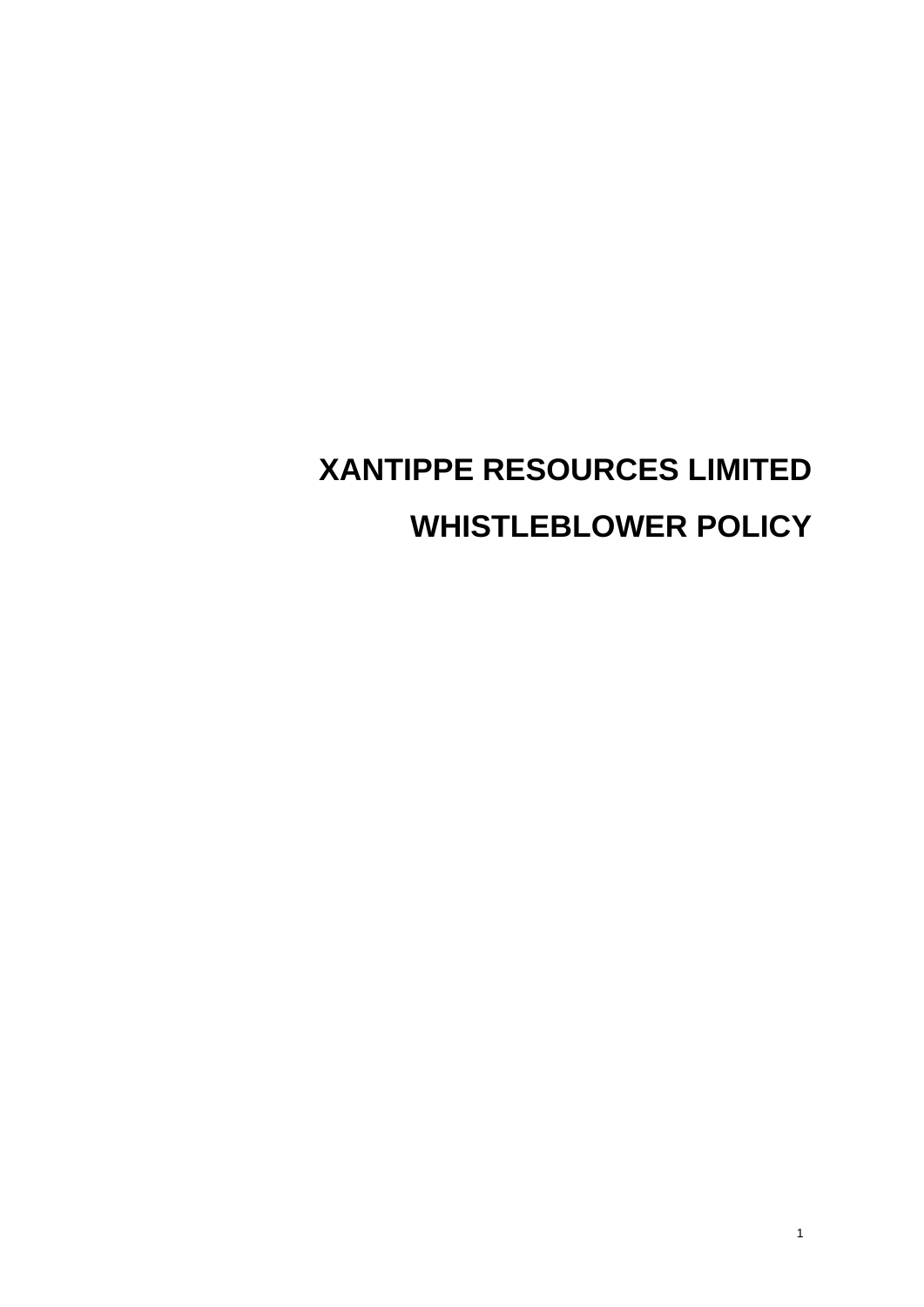# **1. POLICY STATEMENT**

Xantippe Resources Ltd (**Xantippe**) is committed to doing business in an honest and ethical manner. Xantippe and its subsidiaries require all of its directors, officers and employees to observe high standards of business conducts and ethics, as well as full compliance with all applicable government laws, rules and regulations, corporate reporting and disclosure, accounting practices, accounting controls, auditing practices and other matters relating to fraud against shareholders.

A key test of Xantippe's corporate governance status is whether there are both formal and informal structures in place to enable good news and bad news to travel rapidly to the appropriate destination.

To ensure that Xantippe can meet this, we offer protection for individuals who report behaviour under this whistleblower policy (**Policy**) and will ensure that such individuals are without fear of intimidation, disadvantage or reprisal.

Unless otherwise stated, all capitalised terms in this Policy have the meaning given to that term in the Glossary.

# **2. PURPOSE OF THIS POLICY**

The purpose of this Policy is to:

- (a) support Xantippe's values and the Code of Conduct and to protect Xantippe's longterm reputation;
- (b) provide you with an understanding of the types of behaviour and/or conduct that can be reported under this Policy;
- (c) explain the processes and procedures for reporting under this Policy. This includes information about who you can report to, what happens when you make a disclosure and the investigation process;
- (d) inform you about the protections available to you under this Policy and the law and who is eligible to benefit from such protections;
- (e) demonstrate how Xantippe will ensure a safe and supportive environment for those that disclose breaches relating to Xantippe, including how we will ensure your fair treatment in the working environment; and
- (f) ensure that Xantippe meets its legal and regulatory obligations and aligns its practice with the ASX Corporate Governance Principles and Recommendations (4<sup>th</sup>) Edition).

# **3. SCOPE AND APPLICATION**

## **3.1 Scope of Policy**

This Policy applies to all Eligible Persons who wish to disclose Reportable Conduct (as defined in sectio[n 4.1\)](#page-2-0) regarding the activities of Xantippe or any of its subsidiaries. All officers, employees and contractors of Xantippe or any of its subsidiaries must comply with this Policy.

An **Eligible Person** means an individual that is:

- (a) any individual that is or has been an officer or an employee of Xantippe;
- (b) a current or former contractor, consultant, supplier, service providers (or their employees or subcontractors) who supplies services or goods to Xantippe;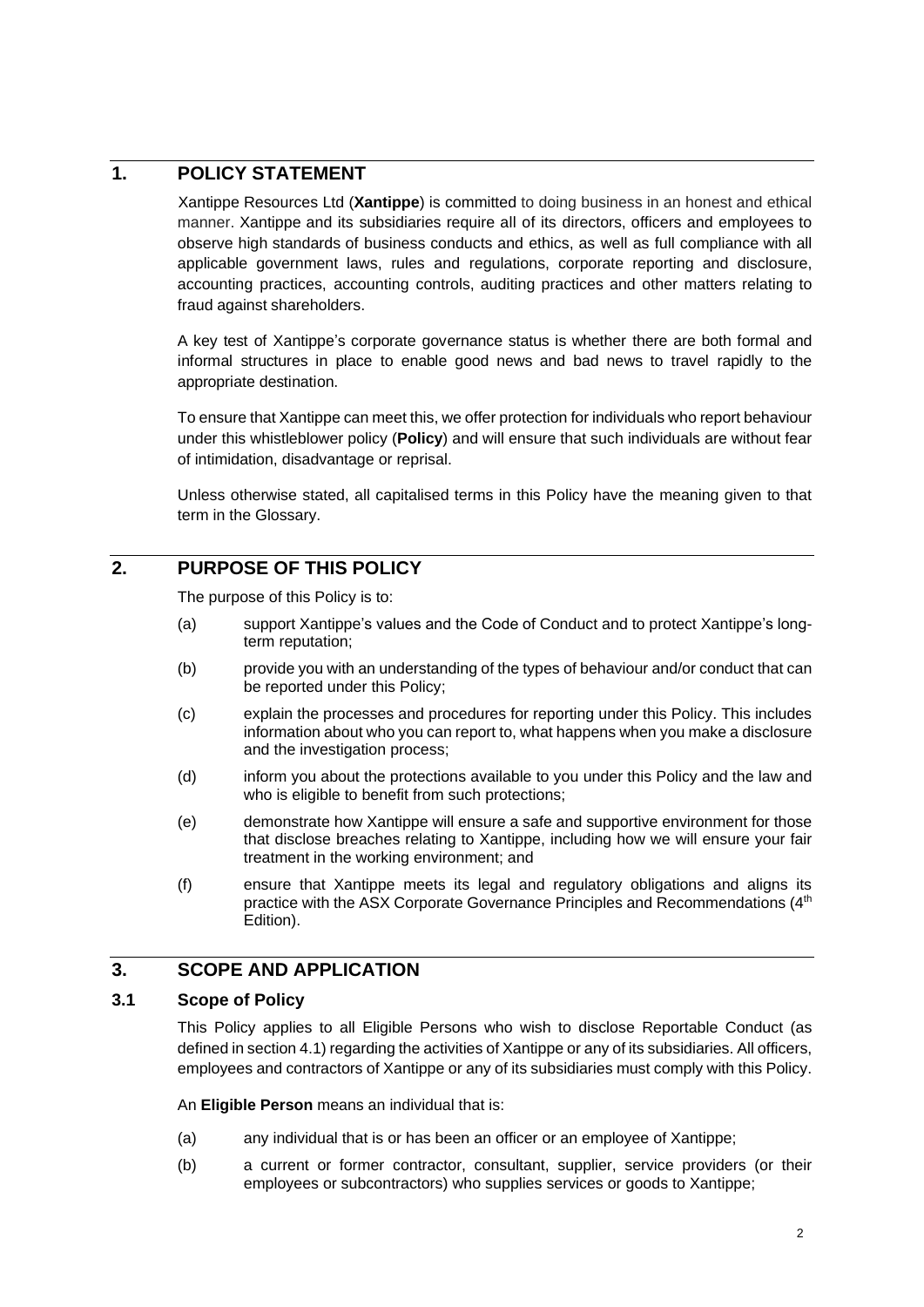- (c) an Associate of Xantippe;
- (d) a relative, dependant or spouse (which includes the married, de facto or registered partner) of an individual mentioned in this definition; or
- (e) an individual otherwise prescribed by the Regulations.<sup>1</sup>

## **3.2 Communication and availability of Policy**

This Policy is available to all employees, officers, and suppliers (and their employees or subcontractors) of Xantippe. The Policy will be publicly available on Xantippe's website at <https://xantippe.com.au/the-company/corporate-governance/> All directors, officers and employees will be informed whenever significant changes are made. New directors, officers and employees will be provided with a copy of this Policy and will be educated about its importance.

## **3.3 Interaction with our other policies**

This Policy should be read in conjunction with our other policies including:

- (a) Code of Conduct;
- (b) Risk Management Policy;
- (c) Continuous Disclosure Policy;
- (d) Shareholder Communications Policy; and
- (e) Securities Trading Policy

# **4. PROTECTED DISCLOSURE**

## <span id="page-2-0"></span>**4.1 Reportable Conduct**

The Policy is provided as a practical tool for helping Xantippe to identify wrongdoing that may not be uncovered unless there is a safe and secure means for disclosing such wrongdoing.

Xantippe expects and encourages individuals who become aware on reasonable grounds of circumstances of Reportable Conduct involving Xantippe to initiate disclosure under this Policy.

You may make disclosure under this Policy if you have reasonable grounds to suspect that a Xantippe director, officer, employee, contractor, supplier, tenderer or a related person of Xantippe has engaged in conduct that is related to the misconduct or an improper state of affairs or circumstances implicating Xantippe.

**Reasonable grounds** means that a reasonable person in your same position would suspect the information indicates that person involved with Xantippe has engaged in conduct that is related to misconduct, an improper state of affairs or a breach of the law. A mere allegation with no supporting information is not likely to be considered as reasonable grounds, however a Whistleblower does not need to prove their allegations and can still qualify for protection even if their disclosure turns out to be incorrect.

**Reportable Conduct** includes behaviour or conduct that constitutes:

- (a) an offence against, or a contravention of, the Corporations Legislation;
- (b) an offence against any other law of the Commonwealth that is punishable by imprisonment for a period of 12 months or more;

<sup>&</sup>lt;sup>1</sup> As at September 2021 there are no Regulations in place in relation to the Australian Whistleblower Laws.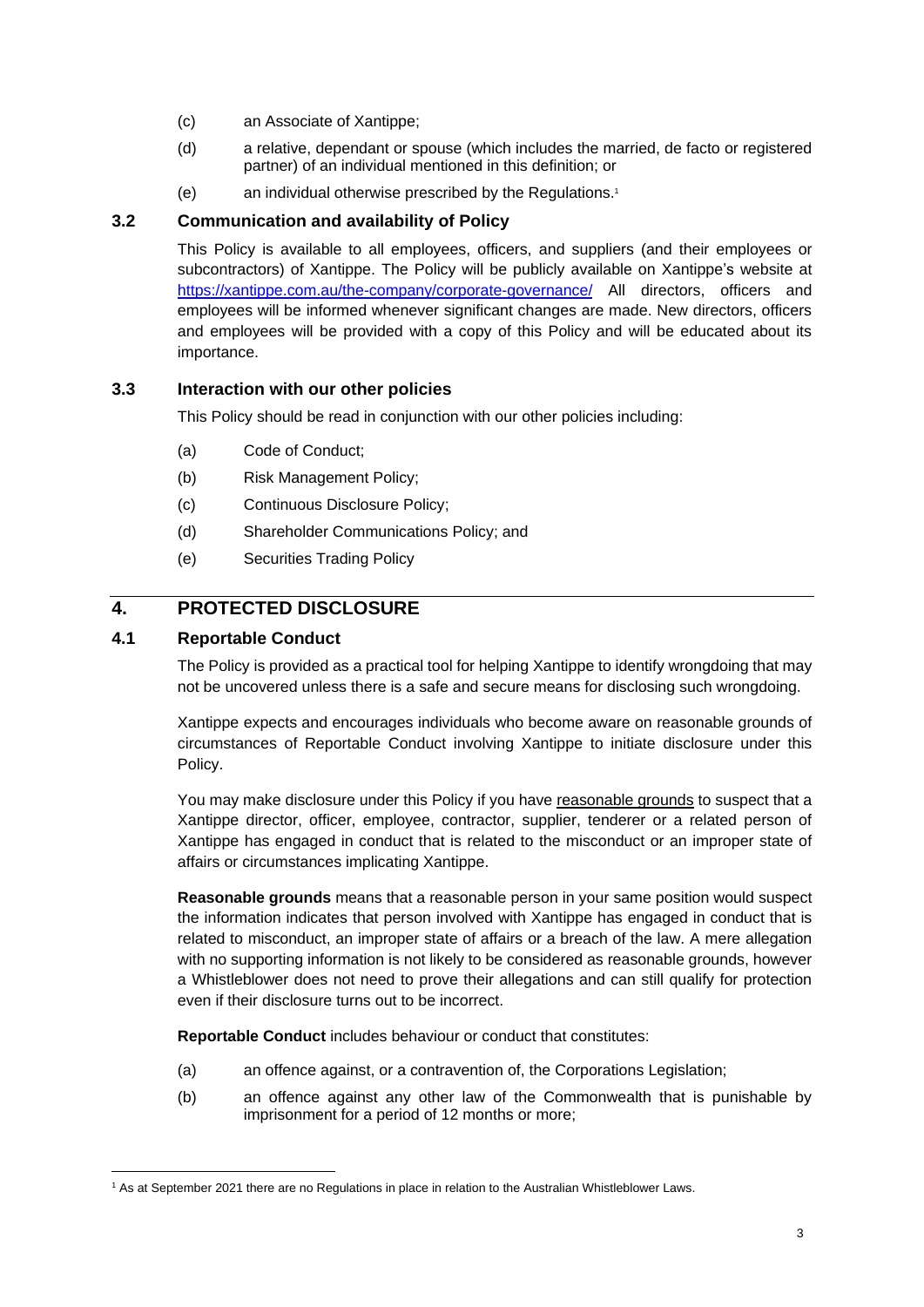- (c) dishonest, fraudulent, or corrupt behaviour including insider trading, insolvent trading, and failure to comply with statutory accounting and reporting requirements;
- (d) illegal activities including breaches of state and federal criminal and/or civil legislation, harassment or intimidation, money laundering offences, terrorism financing, falsification of accounts and exploitation of legal loopholes;
- (e) unethical behaviour or behaviour that is otherwise in breach of the Code of Conduct, the Risk Management Policy or other Xantippe policies. This includes inconsistencies in internal recording systems, alterations to company documents, abuse of authority and breaches of directors' duties;
- (f) behaviour that may cause financial or non-financial damage to Xantippe or damage to Xantippe's reputation, including abuse of property and environment;
- (g) behaviour that endangers or may endanger the health and safety of individuals such as the presence of improper work practices;
- (h) unlawful harassment, coercion, discrimination, victimisation or bullying that does not form part of a work-related grievance excluded under this Policy;
- (i) a danger to the public or the financial system, including conduct that indicates a significant risk to public safety or the stability of those systems even if it does not involve a breach of a particular law; and
- (j) a matter prescribed by the Regulations. 2

#### **4.2 Personal work-related grievances**

Personal work-related grievances relate to circumstances related to your employment that tend to have implications for you personally but do not have any significant implications for Xantippe or relate to conduct that would qualify as Reportable Conduct.

Personal work-related grievances should be raised with your manager or supervisor at first instance however, such grievances may not be protected under this Policy. For example, disclosing an interpersonal conflict or workplace decisions that do not involve a breach of workplace laws are unlikely to be protected under this Policy. On the other hand, personal work-related grievances will be protected under this Policy if:

- (a) it includes information about misconduct, or information about misconduct includes or is accompanied by a personal work-related grievance (i.e. mixed disclosure);
- (b) the Whistleblower seeks legal advice or representation about the operation of this Policy and the Whistleblower protections under the Australian Whistleblower Laws;
- (c) the grievance has significant implications for the Company (or any other company) that does not relate to the Whistleblower;
- (d) the Whistleblower suffers from or is threatened with detriment for making a disclosure; or
- (e) the disclosure relates to conduct referred to in sections 4.1(a), (b), (i) and (j).

## **4.3 False disclosures**

It is important to note that false disclosures could have significant effects on Xantippe's reputation and the reputations of its directors, officers and employees and could also cause a considerable waste of resources. Any deliberate false reporting of purported Protected Disclosures will not qualify for protection under this Policy and will be treated as a serious disciplinary matter.

 $2$  As at September 2021 there are no Regulations in place in relation to the Australian Whistleblower Laws.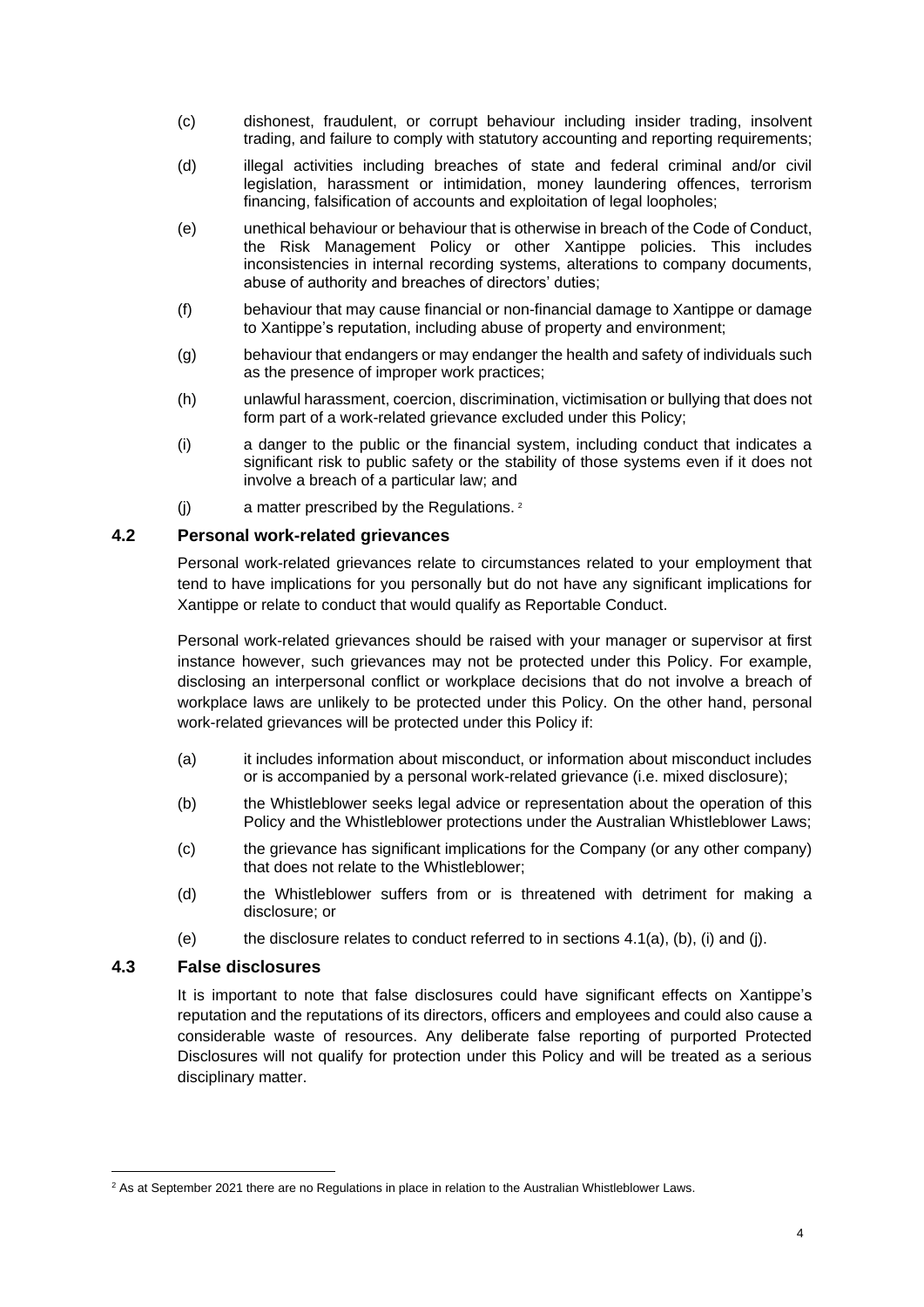# **5. DISCLOSURE OF REPORTABLE CONDUCT: MAKING A REPORT**

## **5.1 Avenues for reporting**

There are several avenues for you to make disclosure if you become aware of any behaviour that you consider on reasonable grounds to be Reportable Conduct under this Policy. In order to rely upon the whistleblower protections, you must make a disclosure directly to an Eligible Recipient as set out in this section. It is the responsibility of the Whistleblower to ensure that any Reportable Conduct is made to a person or party that satisfies the requirements of an Eligible Recipient.

A Whistleblower qualifies for protection under this Policy and the Australian Whistleblower Law from the time they make the disclosure, regardless of whether the Whistleblower or the Eligible Recipient is aware that the disclosure qualifies for protection.

In order to identify and address wrongdoing as early as possible, Xantippe encourages Whistleblowers to discuss and report your concerns to your direct manager or supervisor. If you feel unable to raise the Reportable Conduct with your direct manager or supervisor, you are entitled to discuss and report your concerns to other Eligible Recipients.

## **5.2 Remaining anonymous**

Whistleblowers always have the option to remain anonymous when making disclosure to any of the Eligible Recipients and will be subject to the protections of section 7 of this Policy.

If a disclosure comes from an email address from which the person's identity cannot be determined, and the discloser does not identify themselves in the email, it will still be treated as an anonymous disclosure. While the Company will not investigate the identity of a Whistleblower of an anonymous Protected Disclosure, it is the Whistleblower's obligation to manage their anonymity in submitting a Protected Disclosure anonymously. Neither the Company, its officers or employees nor the Authorised Protected Disclosure Officer shall be liable if the Whistleblower's identity is, or becomes, readily ascertainable.

If a Whistleblower chooses to disclose Reportable Conduct anonymously, this may hinder the ability of the Company to fully investigate the matter. Accordingly, the Company encourages Whistleblowers to provide contact details to assist in any investigation into the matter.

# **5.3 Report to an Eligible Recipient within Xantippe**

A Whistleblower may make a disclosure to Eligible Recipients within Xantippe, including:

- (a) the directors, secretary, senior manager or any persons that can make or participate in decision affecting the business of Xantippe or its subsidiaries;
- (b) Authorised Protected Disclosure Officers; and
- (c) in the case of disclosure regarding taxation matters, our internal accountants.

Xantippe encourages you to disclose the Reportable Conduct to one of Xantippe's Authorised Protected Disclosure Officers listed below.

| <b>Person</b> | <b>Position</b>          | <b>Contact number</b> | <b>Email address</b>     |
|---------------|--------------------------|-----------------------|--------------------------|
| Matthew Foy   | <b>Company Secretary</b> | 08 9389 2700          | matt.foy@xantippe.com.au |

Whistleblowers may also send their concerns by post to 104 Colin Street, West Perth, WA, 6005. All disclosure submitted by mail should be marked attention to the relevant Authorised Protected Disclosure Officer.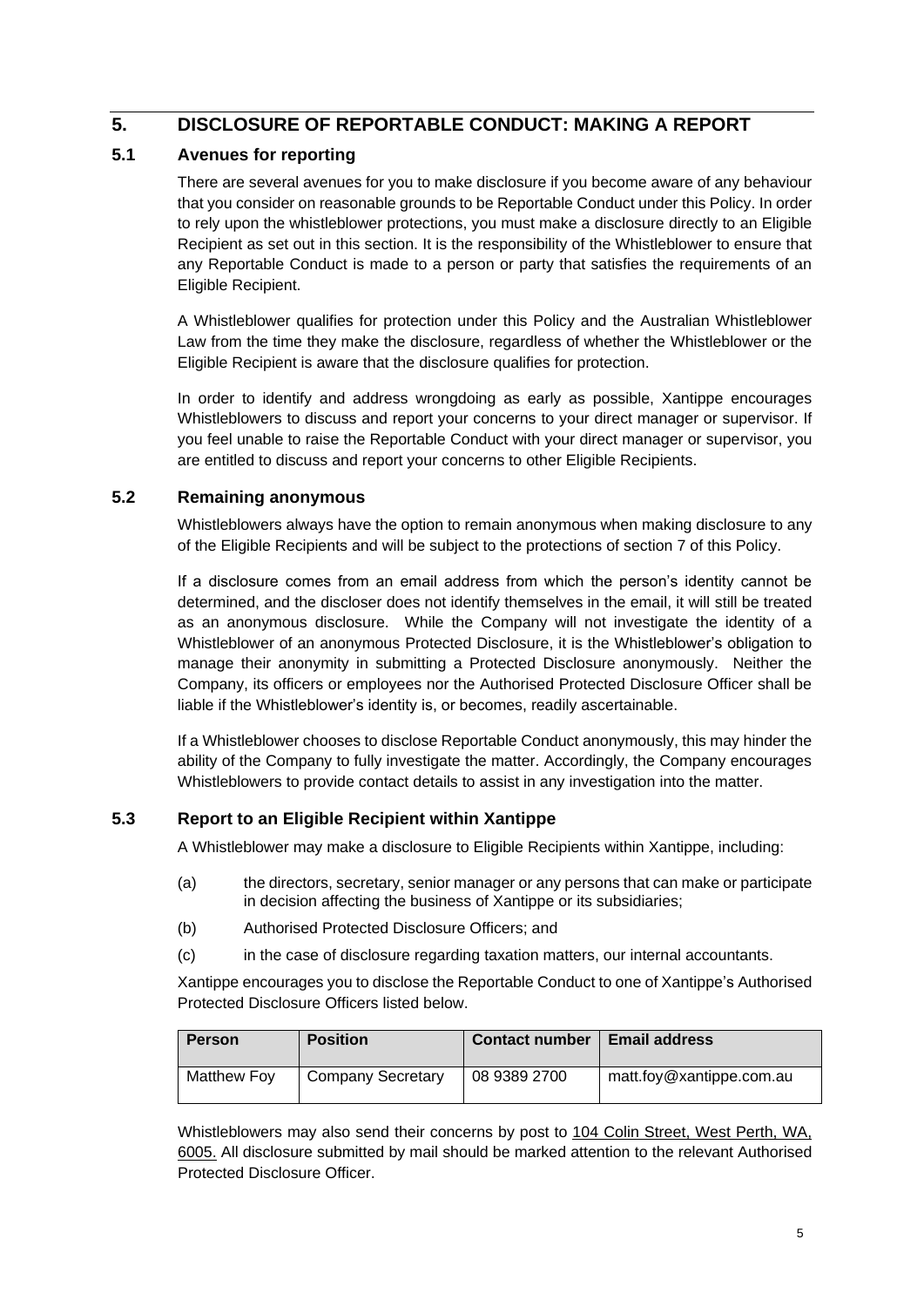## **5.4 Other avenues for reporting outside of Xantippe**

A Whistleblower may also make a disclosure to Eligible Recipients outside of Xantippe at any time, being:

- (a) an auditor, or a member of the audit team conducting the audit
- (b) ASIC;
- (c) APRA;
- (d) a Commonwealth body otherwise prescribed by the Regulations<sup>3</sup>;
- (e) in the case of disclosure regarding taxation matters, the Commissioner of Taxation through the Australian Taxation Office's website, our registered tax agent or BAS agent (within the meaning of the Tax Agent Services Act) who provides tax agent services (within the meaning of the Tax Agent Services Act) or BAS services (within the meaning of the Tax Agent Services Act ) to Xantippe or an Associate;
- (f) a lawyer for the purposes of obtaining legal advice or legal representation in relation to the operation of the Australian Whistleblower Laws; (even in the event the legal practitioner concludes that a disclosure does not relate to Reportable Conduct); or
- (g) in the case of an Emergency Disclosure or Public Interest Disclosure only, a Journalist or a Parliamentary Member, but only where the Whistleblower has previously made a disclosure to ASIC, APRA or a prescribed body and written notice to the body to which the disclosure was made. In the case of a Public Interest Disclosure, at least 90 days must have passed since that previous disclosure.

For further information on making a disclosure to ASIC or APRA, please refer to their websites and appropriate information sheets from time to time. For further information on making a disclosure to ASIC, APRA or another Commonwealth body prescribed by Regulation<sup>4</sup> see ASIC Information Sheet 239 *How ASIC handles Whistleblower reports* (https://asic.gov.au/about-asic/asic-investigations-and-enforcement/whistleblowing/howasic-handles-whistleblower-reports/).

## **6. INVESTIGATIVE PROCESS**

Xantippe will investigate all matters the subject of a disclosure as soon as practicable after the disclosure has been received by Xantippe. Upon receipt of a report, Xantippe will assess whether the disclosure received falls within the scope of the Policy and requires a formal, indepth investigation.

#### **6.1 Investigation**

If an investigation is required, then Xantippe will determine:

- (a) the nature and scope of the investigation, including whether to conduct an internal investigation or appoint an independent external third party;
- (b) the person(s) that should lead the investigation:
- (c) the nature of any technical, financial or legal advice that may be required to support the investigation;
- (d) the timeframe of the investigation; and
- (e) handle the disclosure and any investigation confidentially, when it is practical and appropriate.

Xantippe will endeavour to investigate all disclosures raised under this Policy in a thorough, objective, fair and independent manner, having regard to the nature of the alleged Reportable

<sup>&</sup>lt;sup>3</sup> As at September 2021 there are no Regulations in place in relation to the Australian Whistleblower Laws.

<sup>4</sup> As at September 2021 there are no Regulations in place in relation to the Australian Whistleblower Laws.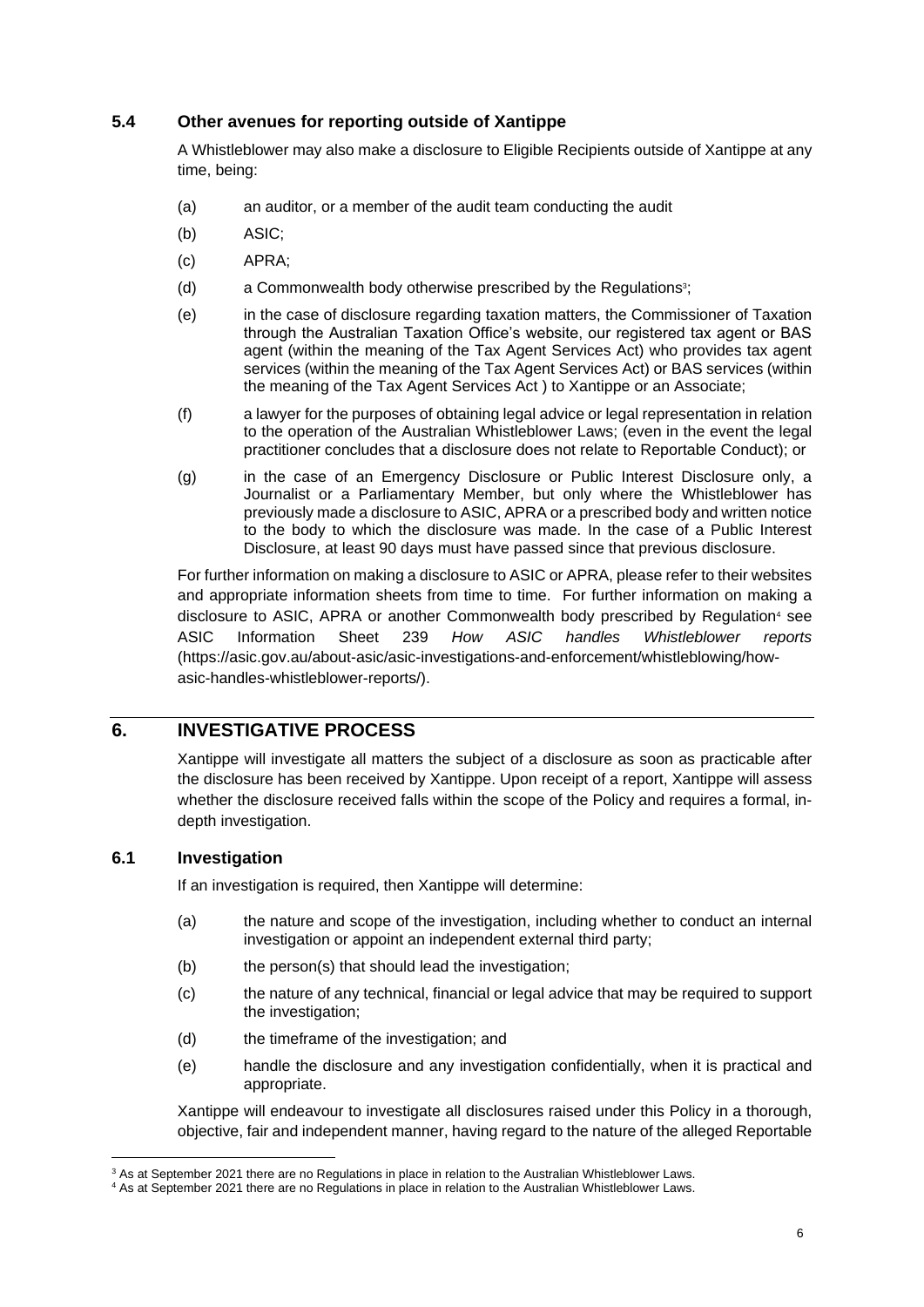Conduct however Xantippe acknowledges that there may be practical limitations where the Whistleblower does not disclose their identity. Where the report has been made anonymously, Xantippe will investigate based on the information provided.

The nature of the investigation report (and whether it will be available to the discloser) will be assessed on a case by case basis according to the nature and circumstances of the allegation.

Where appropriate, the Whistleblower will be advised on the progress of the report and investigation. With your consent Xantippe may also allocate a support person for you within the organisation. Xantippe strongly enforces the protections outlined in section [7](#page-6-0) below.

During the course of the investigation, management will determine whether to stand down the person against whom the allegations have been made until the issue is resolved.

#### **6.2 Keeping the discloser informed**

Each disclosure will be acknowledged within a reasonable period after received provided the discloser can be contacted.

Xantippe endeavours to provide each Whistleblower with updates at various stages of the investigation process but will do so on an ad hoc basis.

#### **6.3 Record keeping and information sharing procedures**

To ensure confidentiality in accordance with section [7.2](#page-7-0) below, Xantippe has implemented record keeping and information sharing procedures to ensure:

- (a) all paper and electronic documents and other materials relating to the disclosures and investigations (if any) are stored securely;
- (b) all information relating to a disclosure or investigation (if any) can only be accessed by those directly involved in managing and investigating;
- (c) only a restricted number or people who are directly involved in handling and investigating a disclosure are made aware of a discloser's identity or information that is likely to lead to the identification of the discloser; and
- (d) communication and documents relating to an investigation are not sent to an email address or printer that can be accessed by other staff.

The unauthorised release of information without the Whistleblower's consent to any person not involved in the investigation (other than the Board) is a breach of this Policy, subject to any requirements of applicable law.

# <span id="page-6-0"></span>**7. COMPANY SUPPORT AND FAIR TREATMENT OF EMPLOYEES**

Xantippe will ensure your confidentiality in respect to all matters raised under this Policy. In all circumstances, Xantippe is committed to ensuring that individuals that make a disclosure will be treated fairly and will not suffer any detriment.

Whistleblowers that make Protected Disclosure must not be personally disadvantaged by dismissal, demotion, any form of harassment, discrimination or current or future bias or unfavourable treatment as a result of submitting a Protected Disclosure.

If a Whistleblower is subjected to unfavourable treatment as a result of submitting a Protected Disclosure, the Whistleblower should inform an Authorised Protected Disclosure Officer immediately.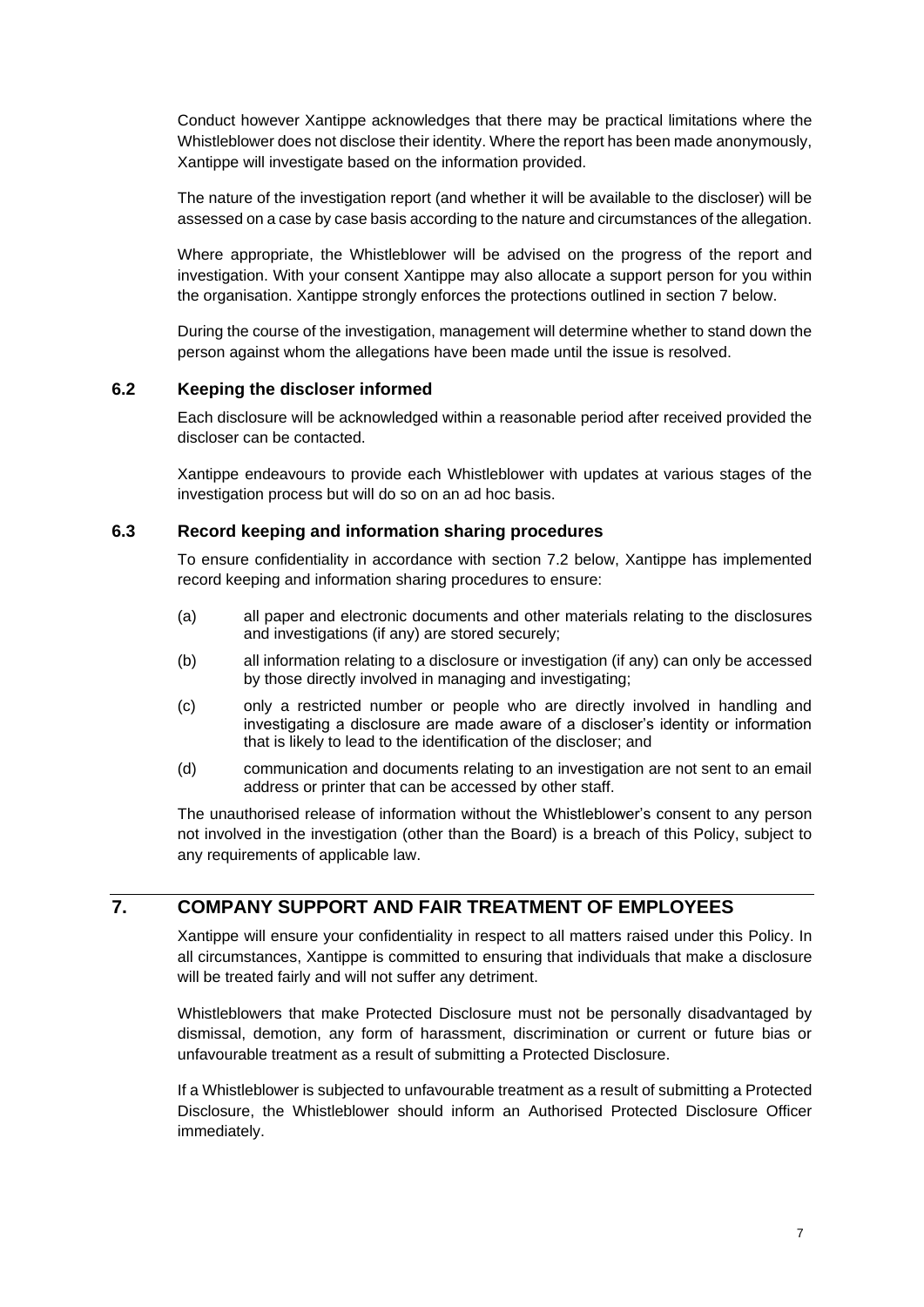#### **7.1 Protection against detrimental conduct and/or victimisation**

In accordance with our Code of Conduct, Xantippe is committed to ensuring you are protected against any detrimental conduct in your employment or relationship with the company. Xantippe will take all reasonable steps to protect individual Whistleblowers against retaliation. This may involve gathering information from the Whistleblower regarding:

- (a) the risk of their identity becoming known;
- (b) who they fear might cause detriment to them;
- (c) whether they are any existing conflicts or problems in the work place; and
- (d) whether there have already been threats to cause detriment.

Examples of detrimental treatment you will be protected from includes dismissal, termination of employment, demotion, harassment, discrimination, disciplinary action, unlawful discrimination, bias, threats or other unfavourable treatment connected with making a disclosure.

If you experience any detrimental treatment as a result of making a report or disclosing behaviour under this Policy, or you are concerned about how the Policy has been applied to you, Xantippe encourages you to inform an Authorised Protection Disclosure Officer or any other officer or senior manager of Xantippe.

Xantippe takes any breach of this Policy seriously and any breach or unfair treatment of a Whistleblower will result in disciplinary actions against the offenders. However, Xantippe retains the ability to raise matters outside of the disclosure made by the Whistleblower that arise in the ordinary course of their employment or engagement. For example, ordinary performance reviews/management or unrelated misconduct concerns.

A Whistleblower is entitled to seek compensation and other remedies through the courts if they suffer loss, damage or injury because of their Protected Disclosure and Xantippe failed to take reasonable precautions and exercise due diligence to prevent the detrimental conduct. Xantippe encourages Whistleblowers to seek independent legal advice first.

#### <span id="page-7-0"></span>**7.2 Protection of your identity and confidentiality**

Information received from the Whistleblower (or information that could lead to identification of the Whistleblower) will be treated strictly as confidential and will not be shared unless the Whistleblower has provided consent (in writing), Xantippe is required or compelled by law to do so or it is appropriate to disclose the information to a regulator under legislation.

Xantippe will ensure that, where it is required to investigate a disclosure, it will take reasonable steps to reduce the risk of revealing the identity of the Whistleblower. Any disclosure of information that may lead to the identity of the Whistleblower being disclosed will be made on a strict confidential basis.

All files, investigations and disclosures will be retained in a secure location. Where this information is unauthorised and released to persons not directly involved, it will be a breach of this Policy.

Once a disclosure is received under this Policy, subject to any legal obligations, Xantippe will only reveal the identity of a Whistleblower or information likely to identify a Whistleblower if:

- (a) the Whistleblower consents to disclosure of their identity;
- (b) it is reasonably necessary for the effective investigation of the matter (although all steps will be taken to reduce the risk of revealing the Whistleblower's identity);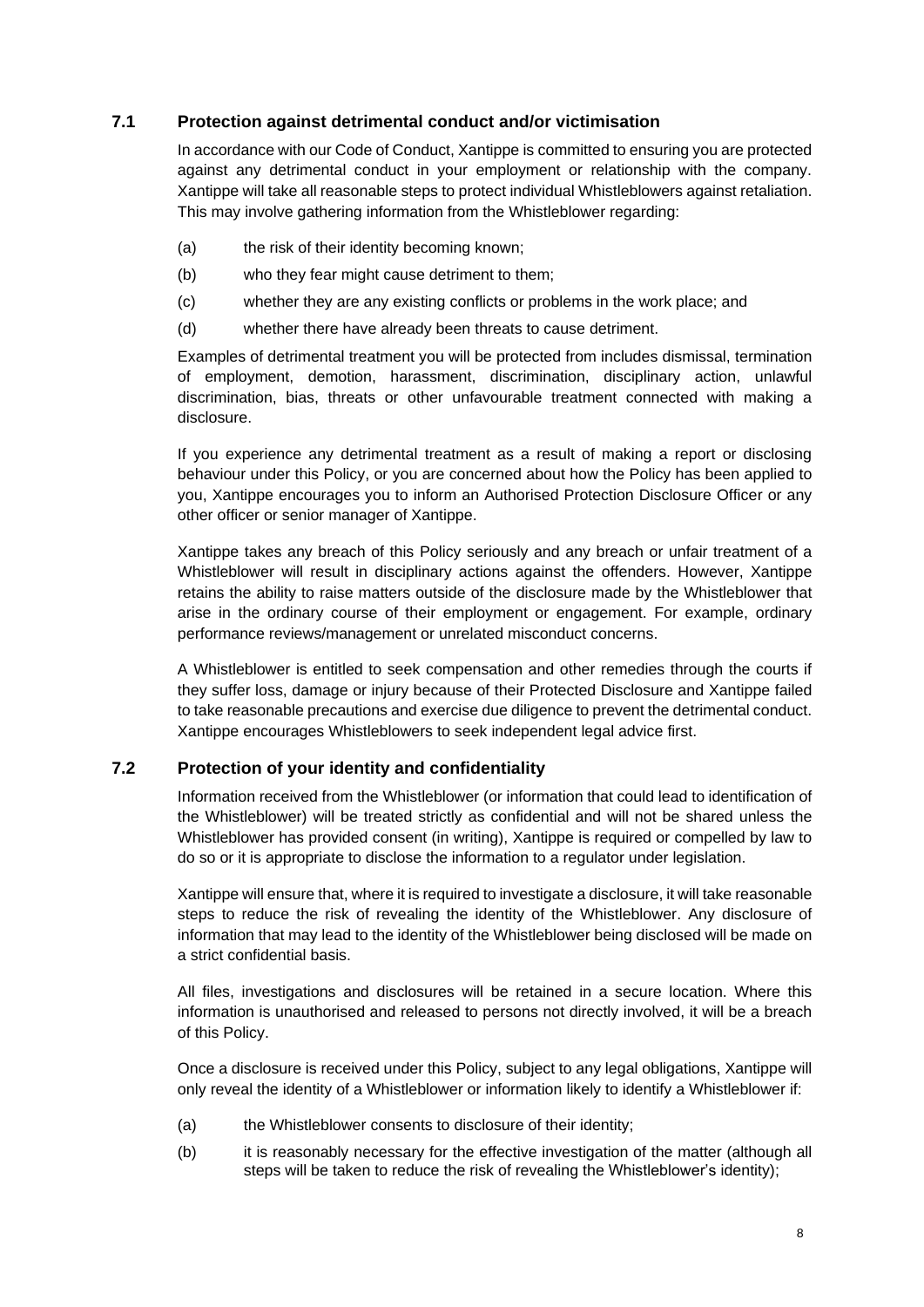- (c) the concern is reported to ASIC, APRA or the Australian Federal Police;
- (d) the concern is reported to the Commissioner of Taxation if the disclosure relates to the tax affairs of Xantippe or an Associate of Xantippe; or
- (e) raised with a legal practitioner for the purpose of obtaining legal advice or legal representation about the operation of the Australian Whistleblower Laws.

No person at Xantippe may disclose or produce to a court or tribunal any information or documents which discloses the identity of a Whistleblower (or is likely to reveal the identity of the Whistleblower) without seeking the advice of counsel.

Breaches of confidentiality or release of information under this Policy will be taken extremely seriously and will be subject to the disciplinary processes of Xantippe. Further, any individual or entity who discloses the identity of a Whistleblower who has elected to remain anonymous faces criminal penalties, civil penalties as well as disciplinary proceedings. To lodge a complaint about a breach of confidentiality, a Whistleblower may contact Company Secretary, Matthew Foy matt.foy@xantippe.com.au or contact an outside regulator, such as ASIC, APRA or the ATO.

Further protections are provided under the Australian Whistleblower Laws subject to certain conditions being met.

For more information about these laws, see the information available on the ASIC website (at Information Sheet 238 *Whistleblower rights and protections* [\(INFO 238\)](INFO%20238)) and the ATO website (at [https://www.ato.gov.au/general/gen/whistleblowers/\)](https://www.ato.gov.au/general/gen/whistleblowers/).

#### <span id="page-8-0"></span>**7.3 Protections under the Corporations Act**

The Corporations Act provides certain immunities where the individual is a Whistleblower and has reasonable grounds to suspect the information disclosed concerns misconduct or an improper state of affairs relating to Xantippe or any of its subsidiaries. A disclosure must be made to one of the Eligible Recipients outlined in this Policy.

Where these circumstances exist, the following protections will apply:

- (a) the individual Whistleblower is immune from any civil, criminal or administrative legal action for making the disclosure, including disciplinary action relating to the conduct of making the disclosure;
- (b) no contractual or other remedy may be enforced, and no contractual or other right may be exercised, against the person on the basis of the disclosure;
- (c) subject to certain conditions, information reported is not admissible in evidence in criminal proceedings or those involving a penalty against the Whistleblower except in relation to false information;
- (d) anyone who causes or threatens to cause detriment to a Whistleblower or another due to a report or belief that a report has been made, may be guilty of an offence and may be liable for damages; and
- (e) subject to limited exceptions summarised in this Policy, the person to whom the Protected Disclosure is made must not disclose the substance of the Protected Disclosure, the Whistleblower's identity or information likely to lead to identification of the Whistleblower.

If the person receiving the Protected Disclosure discloses the substance or identity of the Whistleblower or the report without consent, to anyone except ASIC, APRA, the Australian Federal Police or a legal practitioner, they will commit an offence.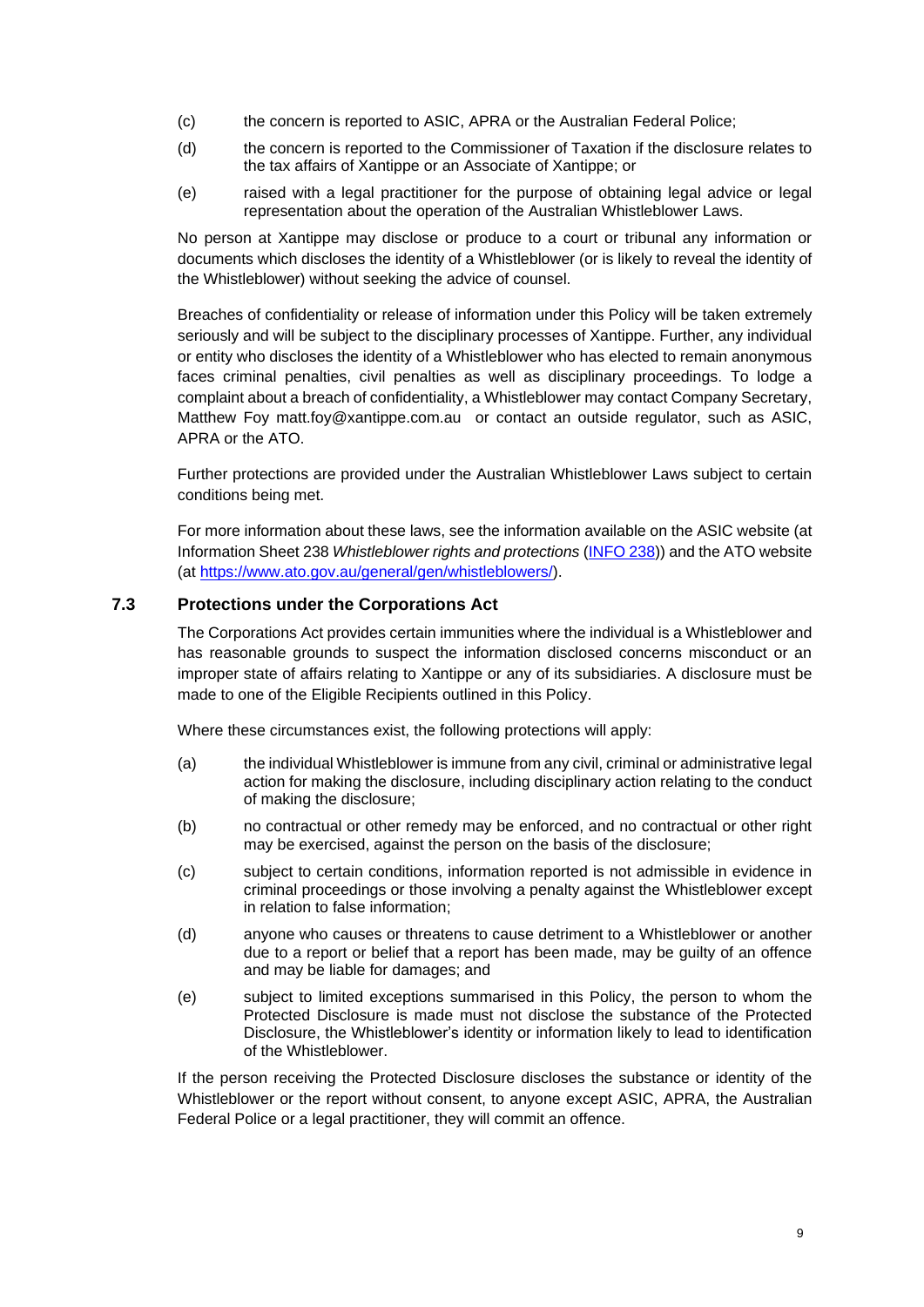## <span id="page-9-0"></span>**7.4 Protections under the Taxation Administration Act**

Where disclosure is made in accordance with the Taxation Administration Act, a Whistleblower will be protected by certain immunities provided for under that Act. The protections include the following:

- (a) the Whistleblower is not subject to any civil, criminal or administrative liability (including disciplinary action) for making the disclosure;
- (b) no contractual or other remedies may be enforced, and no contractual or other right may be exercised, against the Whistleblower for making the disclosure;
- (c) where the disclosure was made to the Commissioner of Taxation, the reported information is not admissible against the Whistleblower in criminal proceedings or in proceedings for the imposition of a penalty, except where the proceedings are concerned with whether the information is false;
- (d) unless the Whistleblower has acted unreasonably, a Whistleblower cannot be ordered to pay costs in any legal proceedings in relation to a disclosure;
- (e) anyone who causes or threatens to cause detriment to a Whistleblower or another person in the belief or suspicion that a report has been made, or may have been made, proposes to or could be made, may be guilty of an offence and liable to pay damages;
- (f) a Whistleblower's identity cannot be disclosed to a Court or tribunal except where considered necessary; and
- (g) the person receiving the disclosure commits an offence if they disclose the substance of the disclosure or the Whistleblower's identity, without the Whistleblower's consent, to anyone except the Commissioner of Taxation, the Australian Federal Police or a legal practitioner for the purpose of obtaining legal advice or representation in relation to the disclosure.

#### **7.5 Protections do not extend to the Whistleblower's conduct**

Despite the protections for making a disclosure in section [7.3](#page-8-0) and [7.4](#page-9-0) above, the Whistleblower is not protected from civil, criminal, contractual or administrative liability (including disciplinary action) for any of his or her conduct which may be revealed in connection with the Reportable Conduct the subject of the Protected Disclosure (other than the conduct of making the disclosure itself). However, if the Whistleblower discloses such conduct and actively cooperates in the investigation in which they may be implicated, there may be some cases where the fact they have made a report will be taken into account as a mitigating factor when determining actions which may be taken against them.

# **8. ENQUIRIES**

If you have any queries on this Policy, including:

- (a) how this Policy works;
- (b) what this Policy covers; or
- (c) how a disclosure might be handled,

you may contact the Company Secretary, Matthew Foy matt.foy@xantippe.com.au at Xantippe to obtain accurate and confidential advice or information.

# **9. POLICY REVIEW AND AMENDMENT**

This Policy will be regularly reviewed from time to time by the Audit and Risk Committee to ensure it remains effective and is aligned with the best practice standards. This Policy cannot be amended without approval of the Xantippe Board.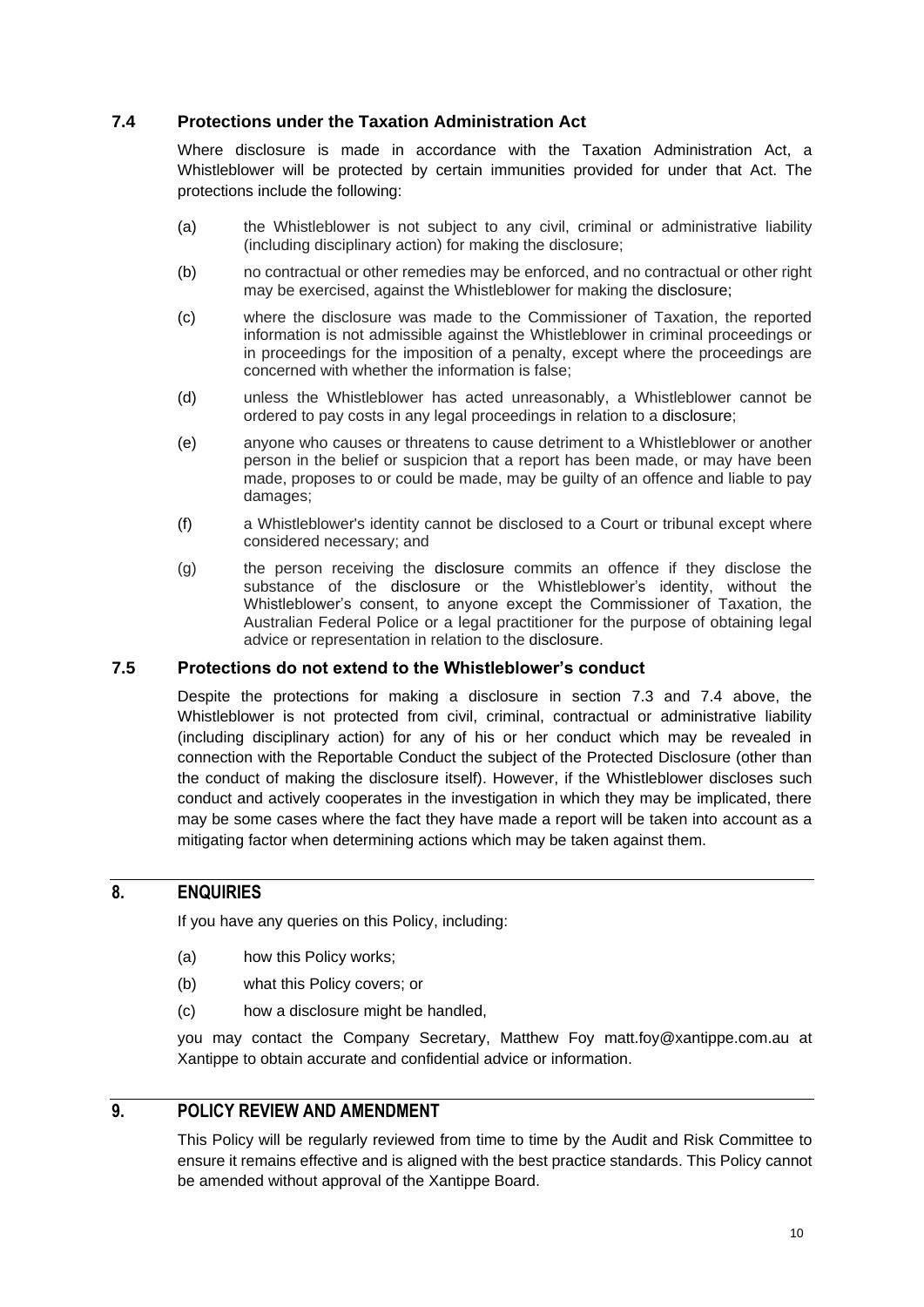#### **GLOSSARY**

**APRA** means the Australian Prudential Regulation Authority.

**ASIC** means the Australian Securities and Investments Commission.

**Associate** means any individual who is:

- (a) an associate within the meaning of the Corporations Act; or
- (b) if the disclosure relates to our tax affairs, an associate within the meaning of section 318 of the *Income Tax Assessment Act 1936* (Cth).

**ASX Corporate Governance Principles and Recommendations** means the principlesbased recommendation released by the ASX Corporate Governance Council from time to time.

**ATO** means the Australian Taxation Office.

**Australian Whistleblower Laws** means either or both of the regimes contained in Part 9.4AAA of the Corporations Act and Part IVD of the Taxation Administration Act.

**Authorised Protected Disclosure Officer** means any person nominated by Xantippe from time to time, including the person(s) identified in the table in section 5.3.

**Corporations Act** means *Corporations Act 2001* (Cth).

**Corporations Legislation** means the:

- (a) Corporations Act;
- (b) *Australian Securities and Investments Commission Act 2001* (Cth);
- (c) *Banking Act 1959* (Cth);
- (d) *Financial Sector (Collection of Data) Act 2001* (Cth);
- (e) *Insurance Act 1973* (Cth);
- (f) *Life Insurance Act 1995* (Cth);
- (g) *National Consumer Credit Protection Act 2009* (Cth);
- (h) *Superannuation Industry (Supervision) Act 1993* (Cth); and
- (i) any instrument made under an Act referred above.

**Eligible Person** has the meaning given to it in section 3.1.

#### **Eligible Recipient** means**:**

- (a) an Authorised Protected Disclosure Officer;
- (b) a director, secretary, officer or senior manager of the Company (for example, the immediate senior manager of the Whistleblower) or any of its subsidiaries;
- (c) an auditor, or a member of the audit team conducting the audit, or actuary of the Company or any subsidiary;
- (d) ASIC;
- (e) APRA;
- (f) a Commonwealth body otherwise prescribed by the Regulations;
- (g) in the case of disclosure regarding taxation matters, the Commissioner of Taxation through the Australian Taxation Office's website, our registered tax agent or BAS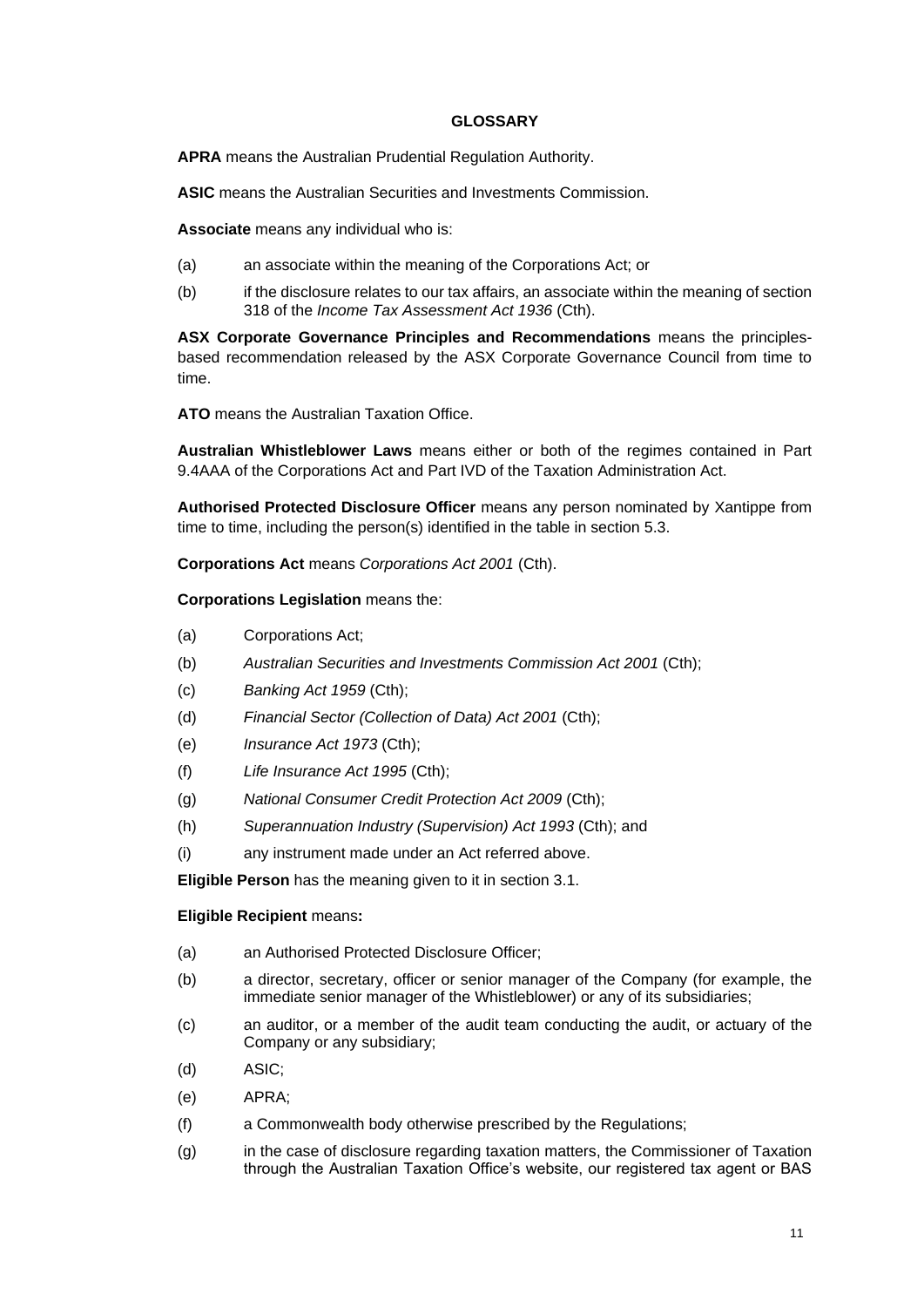agent (within the meaning of the Tax Agent Services Act) who provides tax agent services (within the meaning of the Tax Agent Services Act) or BAS services (within the meaning of the Tax Agent Services Act ) to the Group or Xantippe's internal accountants;

- (h) a legal practitioner, but only to the extent the disclosure was made to that legal practitioner for the purpose of obtaining legal advice or legal representation in respect of the operation of the whistleblower regime under the Australian Whistleblower Laws to the Protected Disclosure; and
- (i) in the case of an Emergency Disclosure or Public Interest Disclosure only, a Journalist or a Parliamentary Member.

**Emergency Disclosure** means circumstances where:

- (a) a Protected Disclosure was previously made to ASIC, APRA or another Commonwealth body proscribed by the Regulations;
- (b) the Eligible Person has reasonable grounds to believe that the Reportable Conduct concerns a substantial and imminent danger to the health or safety of one or more persons or to the natural environment;
- (c) before making the Emergency Disclosure, the Eligible Person has provided to the Eligible Recipient to which the previous disclosure was made under paragraph (a) above, a written notification that includes sufficient information to identify the previous disclosure and states that the Eligible Person intends to make an emergency disclosure; and
- (d) the extent of the information disclosed in the emergency disclosure is no greater than is necessary to inform the Journalist or Parliamentary Member of the substantial and imminent danger.

**Journalist** means a person who is working in a professional capacity as a journalist for any of the following:

- (a) a newspaper or magazine;
- (b) a radio or television broadcasting services; or
- (c) an electronic service (including a service provided through the internet) that is operated on a commercial basis and is similar to a newspaper, magazine or radio or television broadcast.

**Parliamentary Member** means a member of the Parliament of the Commonwealth, a State or a Territory.

**Protected Disclosure** means a disclosure of Reportable Conduct made to the relevant Eligible Recipient by an Eligible Person in accordance with this Policy.

**Public Interest Disclosure** means circumstances where:

- (a) Protected Disclosure was previously made to ASIC, APRA or another Commonwealth body proscribed by the Regulations, and at least 90 days has passed since the previous disclosure was made;
- (b) the Eligible Person does not have reasonable grounds to believe that action is being, or has been, taken to address the Reportable Conduct to which the previous disclosure relates;
- (c) the Eligible Person has reasonable grounds to believe that making a further disclosure of the Reportable Conduct to a Journalist or Parliamentary Member would be in the public interest;
- (d) before making the Public Interest Disclosure, the Eligible Person has provided to the Eligible Recipient to which the previous disclosure was made under paragraph (a) above, a written notification that includes sufficient information to identify the